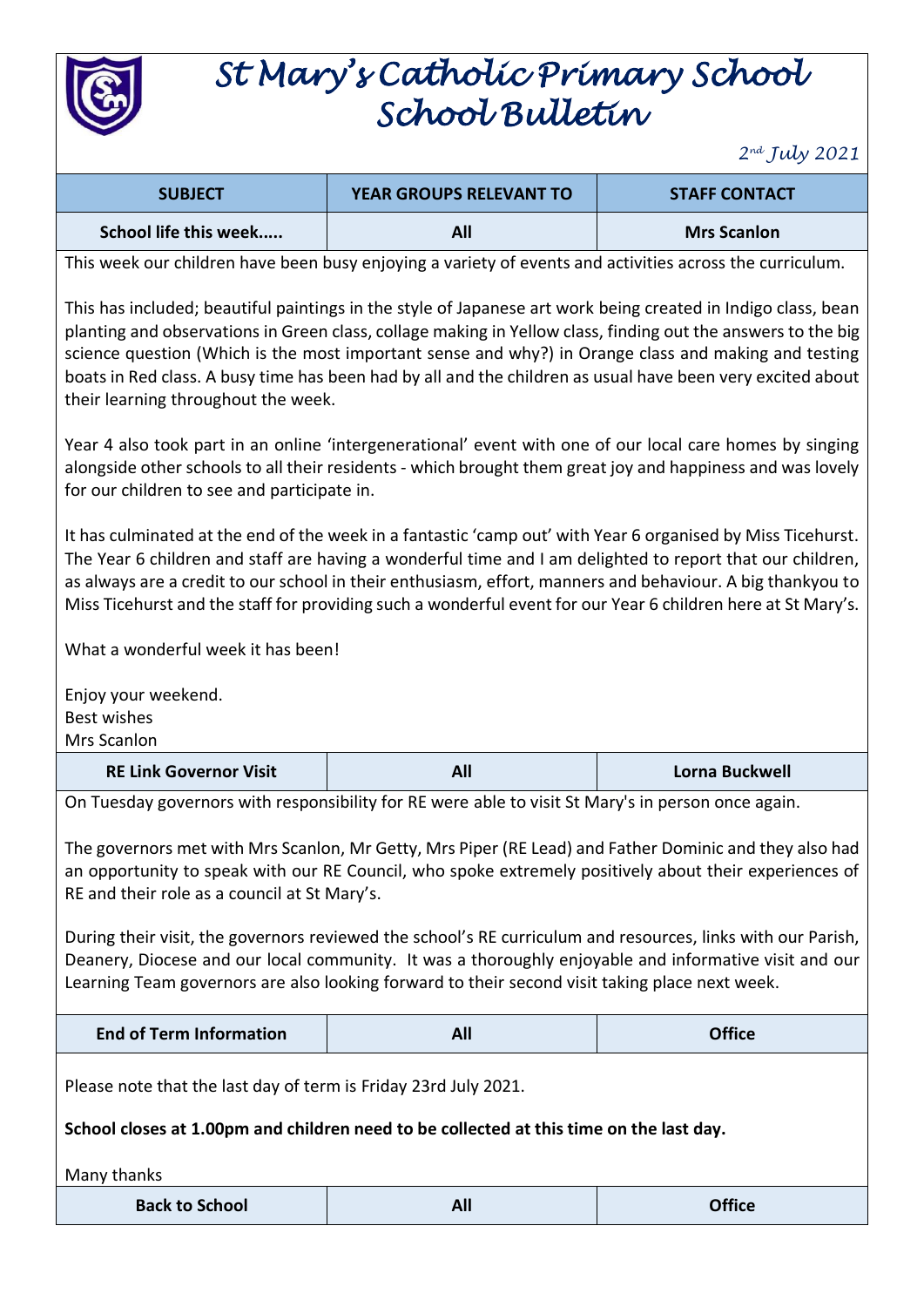We are currently working on the dates for the year planner for 2021/22 academic year and we will share this with you as soon as it is available.

## **The first day of the new term for pupils in years 1 to 6 is Thursday 2nd September 2021**.

Wednesday 1<sup>st</sup> September is an INSET day and school is closed to pupils.

Children due to start Reception class in September have been sent information this week detailing their individual start times and dates during the week beginning 13<sup>th</sup> September.

| <b>Diary Dates</b>                                                                                                                        |                                                                        | <b>All</b>                                                    | <b>Office</b> |
|-------------------------------------------------------------------------------------------------------------------------------------------|------------------------------------------------------------------------|---------------------------------------------------------------|---------------|
|                                                                                                                                           |                                                                        | Term <sub>6</sub>                                             |               |
| July                                                                                                                                      |                                                                        |                                                               |               |
| $1.7.21 - 3.7.21$                                                                                                                         |                                                                        | Violet Class Residential (camp in school grounds)             |               |
| 12.7.21                                                                                                                                   |                                                                        | <b>INSET Day - School closed to all pupils.</b>               |               |
| 14.7.21                                                                                                                                   |                                                                        | New Reception Class 2021 Virtual Introduction meeting 10am on |               |
|                                                                                                                                           | <b>Teams</b>                                                           |                                                               |               |
| 16.7.21                                                                                                                                   |                                                                        | Sports Day (Pupils only)                                      |               |
| 19.7.21 &                                                                                                                                 |                                                                        | Violet/Indigo School Production (evenings)                    |               |
| 20.7.21                                                                                                                                   | <b>NEW DATES</b>                                                       |                                                               |               |
| 23.7.21                                                                                                                                   | Leavers Mass 9.30am                                                    |                                                               |               |
| 23.7.21                                                                                                                                   | Last Day of Term (1.00pm finish)                                       |                                                               |               |
| 24.7.21                                                                                                                                   | Friends of St Mary's Music Festival 6pm                                |                                                               |               |
|                                                                                                                                           |                                                                        |                                                               |               |
| 2021/22 Academic Year                                                                                                                     |                                                                        |                                                               |               |
| <b>September</b>                                                                                                                          | Term 1                                                                 |                                                               |               |
| 1.9.21                                                                                                                                    | INSET Day - School closed to all pupils.                               |                                                               |               |
| 2.9.21                                                                                                                                    | School Starts for all pupils in Years 1 to 6                           |                                                               |               |
| 5.9.21                                                                                                                                    | Parish Party for Father Kevin 3pm TO 6pm                               |                                                               |               |
| 13.9.21 to                                                                                                                                | Reception class starts in stages, please check your child's individual |                                                               |               |
| 15.9.21                                                                                                                                   | start dates and time.                                                  |                                                               |               |
| <b>October</b>                                                                                                                            |                                                                        |                                                               |               |
| 21.10.21                                                                                                                                  | Last day of term 1. 3.15pm finish                                      |                                                               |               |
| 22.10.21                                                                                                                                  | <b>INSET Day - School closed to all pupils.</b>                        |                                                               |               |
| 25.10.21 to                                                                                                                               | Half term                                                              |                                                               |               |
| 29.10.21                                                                                                                                  |                                                                        |                                                               |               |
| <b>November</b>                                                                                                                           | Term <sub>2</sub>                                                      |                                                               |               |
| 1.11.21                                                                                                                                   | INSET Day - School closed to all pupils.                               |                                                               |               |
| 2.11.21                                                                                                                                   | First Day of Term 2                                                    |                                                               |               |
| <b>Contact Details</b>                                                                                                                    |                                                                        | All                                                           | <b>Office</b> |
| Please ensure that you keep the office up to date with any changes to your contact details, phone numbers                                 |                                                                        |                                                               |               |
| and home address if you move house. Please also ensure that you update us with any of your emergency<br>numbers for friends or relatives. |                                                                        |                                                               |               |
|                                                                                                                                           |                                                                        |                                                               |               |

Please email the office at

[Office@stmarysrc.e-sussex.sch.uk](mailto:Office@stmarysrc.e-sussex.sch.uk)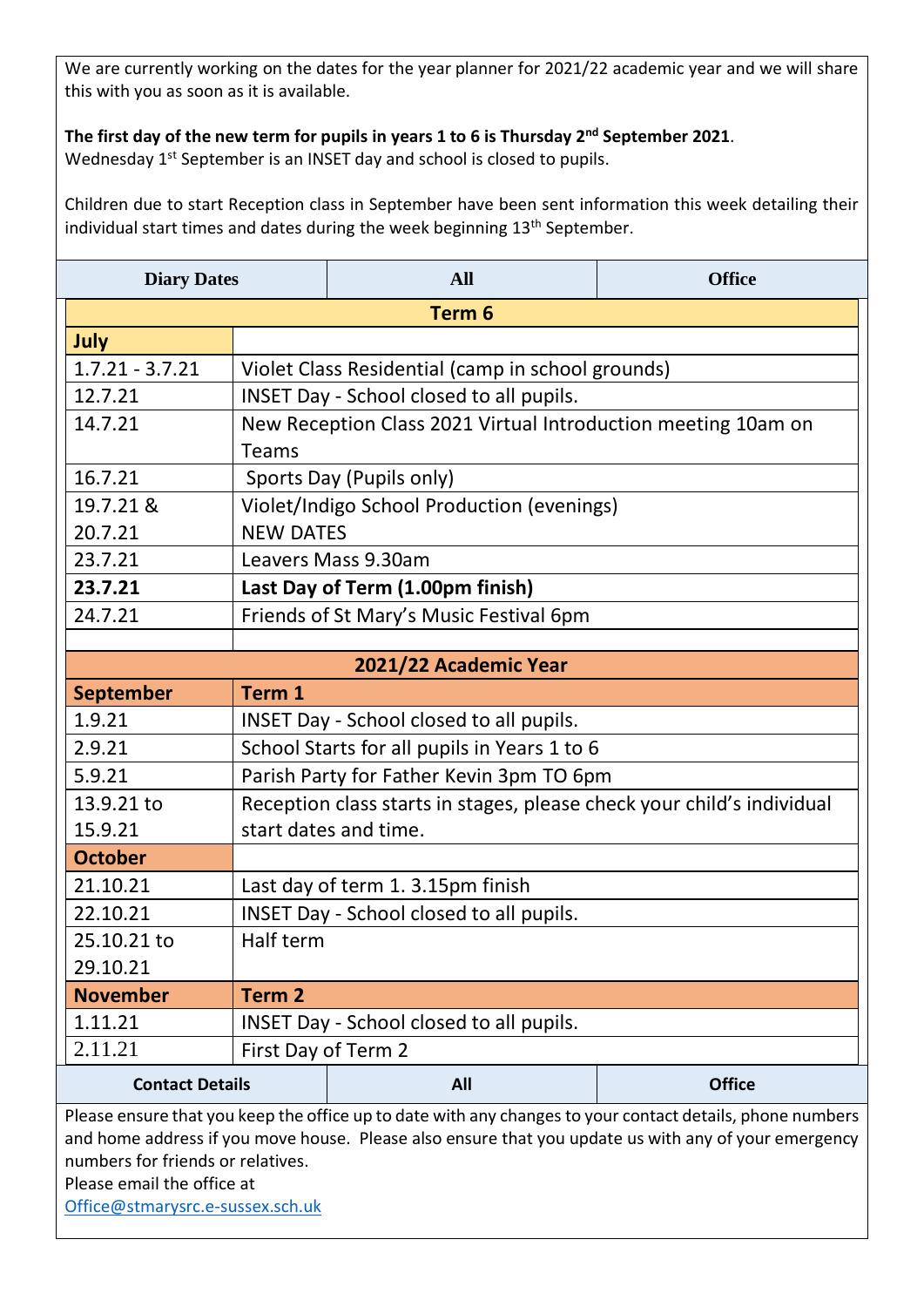| Thank you                                                                                                                                                                                                                                                                                                                                                                                                                                                                                                                                                                                                                                                                                                                                                                                                                                                                                                                                                                                                                                                                                                                                                                                                                                                                                                                                                                                                                                                                                                                                                                                                                                                    |            |               |
|--------------------------------------------------------------------------------------------------------------------------------------------------------------------------------------------------------------------------------------------------------------------------------------------------------------------------------------------------------------------------------------------------------------------------------------------------------------------------------------------------------------------------------------------------------------------------------------------------------------------------------------------------------------------------------------------------------------------------------------------------------------------------------------------------------------------------------------------------------------------------------------------------------------------------------------------------------------------------------------------------------------------------------------------------------------------------------------------------------------------------------------------------------------------------------------------------------------------------------------------------------------------------------------------------------------------------------------------------------------------------------------------------------------------------------------------------------------------------------------------------------------------------------------------------------------------------------------------------------------------------------------------------------------|------------|---------------|
| <b>PE</b> kits                                                                                                                                                                                                                                                                                                                                                                                                                                                                                                                                                                                                                                                                                                                                                                                                                                                                                                                                                                                                                                                                                                                                                                                                                                                                                                                                                                                                                                                                                                                                                                                                                                               | All        | <b>Office</b> |
| Please can children have their school PE kit in school EVERY day, including days that they have swimming<br>lessons. Sometimes it is necessary to make adjustment to the timetable so PE lessons can happen on any<br>day. Please ensure that your children's PE bag and items are all named.                                                                                                                                                                                                                                                                                                                                                                                                                                                                                                                                                                                                                                                                                                                                                                                                                                                                                                                                                                                                                                                                                                                                                                                                                                                                                                                                                                |            |               |
| Thank you                                                                                                                                                                                                                                                                                                                                                                                                                                                                                                                                                                                                                                                                                                                                                                                                                                                                                                                                                                                                                                                                                                                                                                                                                                                                                                                                                                                                                                                                                                                                                                                                                                                    |            |               |
| <b>Warmer</b> weather                                                                                                                                                                                                                                                                                                                                                                                                                                                                                                                                                                                                                                                                                                                                                                                                                                                                                                                                                                                                                                                                                                                                                                                                                                                                                                                                                                                                                                                                                                                                                                                                                                        | <b>All</b> | <b>Office</b> |
| Please can children have water bottles in school every. The weather can be quite changeable during the<br>day. Please can children have sun hats with them in school which will be needed for outdoor activities<br>and break times on the sunny days. Please also apply sun cream to your child as necessary prior to<br>school.                                                                                                                                                                                                                                                                                                                                                                                                                                                                                                                                                                                                                                                                                                                                                                                                                                                                                                                                                                                                                                                                                                                                                                                                                                                                                                                            |            |               |
| <b>School Uniform</b>                                                                                                                                                                                                                                                                                                                                                                                                                                                                                                                                                                                                                                                                                                                                                                                                                                                                                                                                                                                                                                                                                                                                                                                                                                                                                                                                                                                                                                                                                                                                                                                                                                        | <b>All</b> | <b>Office</b> |
| Please find attached a leaflet from Brigade Schoolwear, our new school uniform supplier. They have<br>advised that orders should be placed by $1st$ August in order to receive delivery for the new school term.<br>You can order items on the below link<br>http://www.brigade.uk.com/content.php?page=select_school&for=parents<br>When searching for our school, please type<br>st mary's not forgetting the apostrophe. The search option displayed on the drop down list our school<br>Is listed as ST MARY'S CATHOLIC PRIMARY SCHOOL - EAST SUSSEX<br>Our previous school's outfitter was Phillips Mans Shop and they have some stock left that they are still<br>selling online at reduced prices. Stock levels and sizes are limited but you can buy remaining stock items<br>online at;<br>https://schools.phillips-mans-shops.co.uk/shop/st-marys-catholic-school/<br>Please note that from the start of the school year in September, we will be reinforcing our school's<br>uniform policy, including school shoes. Uniform Policy attached for reference. We have allowed<br>children to wear trainers whilst it was more difficult to buy shoes while some retailers were closed, but<br>now that they are mostly open again, we do expect children to return to school in September in full<br>uniform.<br>Please ensure that all items of uniform including coats, bags, etc. are CLEARLY NAMED.<br>We will try to reunite lost items if they are named but if they are not, they will be added to the lost<br>property basket in the school entrance area for a short period of time and may then be sold or disposed<br>of if not claimed. |            |               |
| <b>Parking</b>                                                                                                                                                                                                                                                                                                                                                                                                                                                                                                                                                                                                                                                                                                                                                                                                                                                                                                                                                                                                                                                                                                                                                                                                                                                                                                                                                                                                                                                                                                                                                                                                                                               | <b>All</b> | <b>Office</b> |
| We have had more complaints about parents parking on the double yellow lines and the zig zag area<br>outside the school.<br>Yellow zig-zag lines outside schools indicate the length of road where stopping or waiting is strictly<br>prohibited.                                                                                                                                                                                                                                                                                                                                                                                                                                                                                                                                                                                                                                                                                                                                                                                                                                                                                                                                                                                                                                                                                                                                                                                                                                                                                                                                                                                                            |            |               |